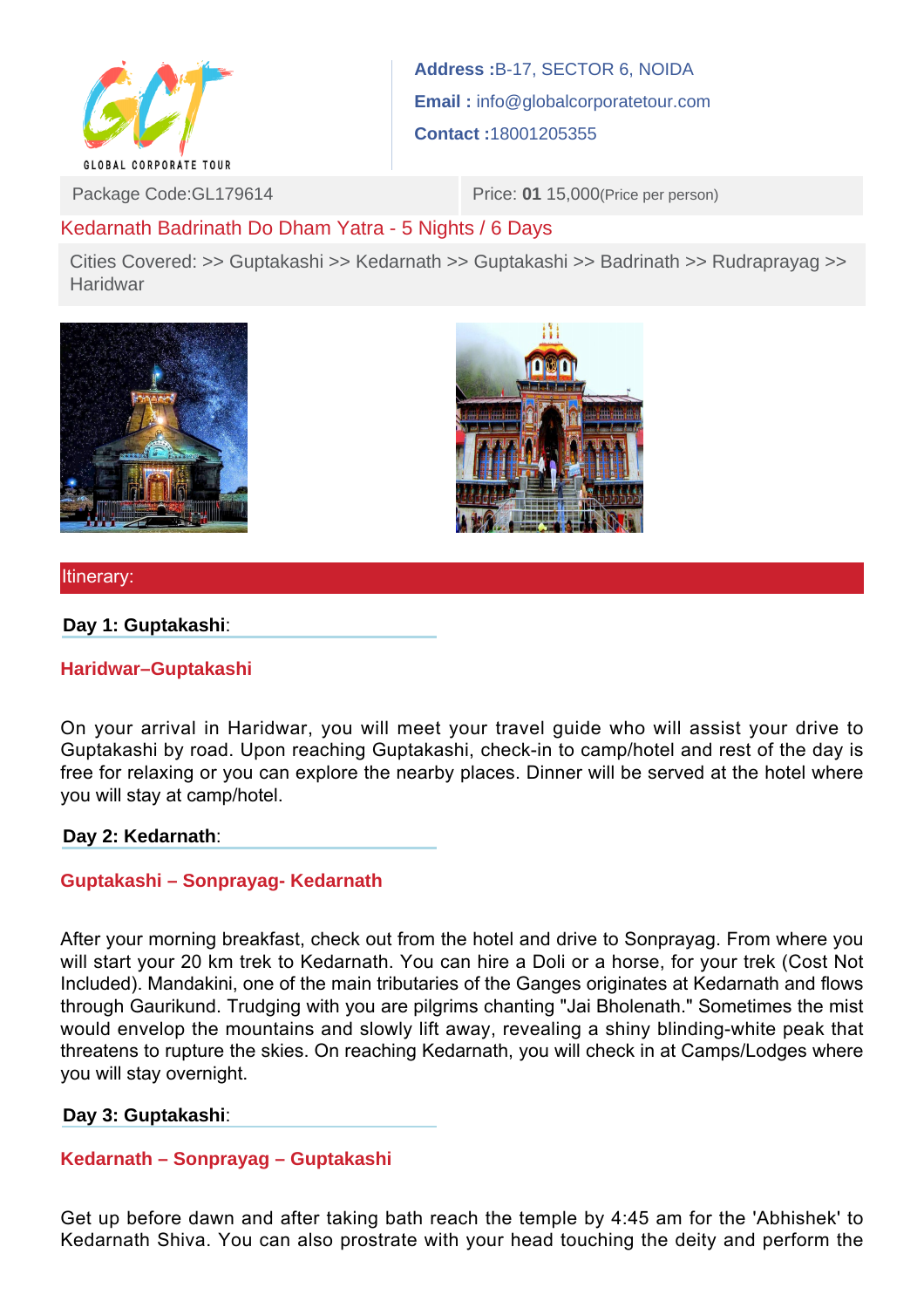rituals that devotees do. After Darshan and puja, you will return to the Camps / Lodges. Later check out and you'll start the return trek of 20 km from Kedarnath to Sonprayag. The vehicles wait for you in Sonprayag Car Parking and you'll drive to your hotel Guptkashi. Reach the hotel and stay overnight there.

### **Day 4: Badrinath**:

### **Guptakashi – Joshimath – Badrinath**

Early morning after your breakfast, start your road journey to Badrinath via Joshimath. After driving through some wonderful Ghat road and mesmerizing scenic view. Upon arrival, check-in at the hotel. Take some rest, and later in the evening, embark on a tour of the area. Visit the Tapt Kund or Hot Spring to take a bath, before you enter the revered Badrinath temple. Return to the hotel for dinner.

### **Day 5: Rudraprayag**:

# **Badrinath – Joshimath- Rudraprayag**

Visit the Badrinath temple for morning Darshan and get back to the hotel for breakfast. Later on, get ready for sightseeing in Badrinath that includes Mana Village that is inhabited by the Indo-Mongolian tribe. Then visit the Vyas Gufa, the cave where sage Vyas stayed while writing the 4 Vedas. Later proceed towards the Ganesh Gufa. This is the ancient cave where Lord Ganesha composed the great Hindu epic of Mahabharata. The Mata Murti temple is lying on the banks of Alaknanda River that is dedicated to Mata Murti, mother of Nara and Narayan. In the afternoon, start the road journey back to Rudraprayag via Karanprayag. Rudraprayag is a small pilgrim town lying on the meeting point of Rivers Alaknanda and Mandakini. On reaching, check in at the hotel. The day is at leisure for exploring the Rudraprayag town. Stay overnight the hotel.

#### **Day 6: Haridwar**:

**Rudraprayag -Devprayag – Haridwar**

#### Transfer Details :

| ∥Transfer Name  | $\parallel$ Source City | $\parallel$ Destination City $\parallel$ Vehicle Type |                                    | ∥ Vehicle Name |
|-----------------|-------------------------|-------------------------------------------------------|------------------------------------|----------------|
| Tempo Traveller |                         | Haridwar -<br>  Sonprayag-<br>Kedarnath-<br>Haridwar  | Tempo Traveller    Tempo Traveller |                |

#### Inclusions :

- Accommodations as indicated in the itinerary or similar.
- Daily Buffet Breakfast at the hotels.